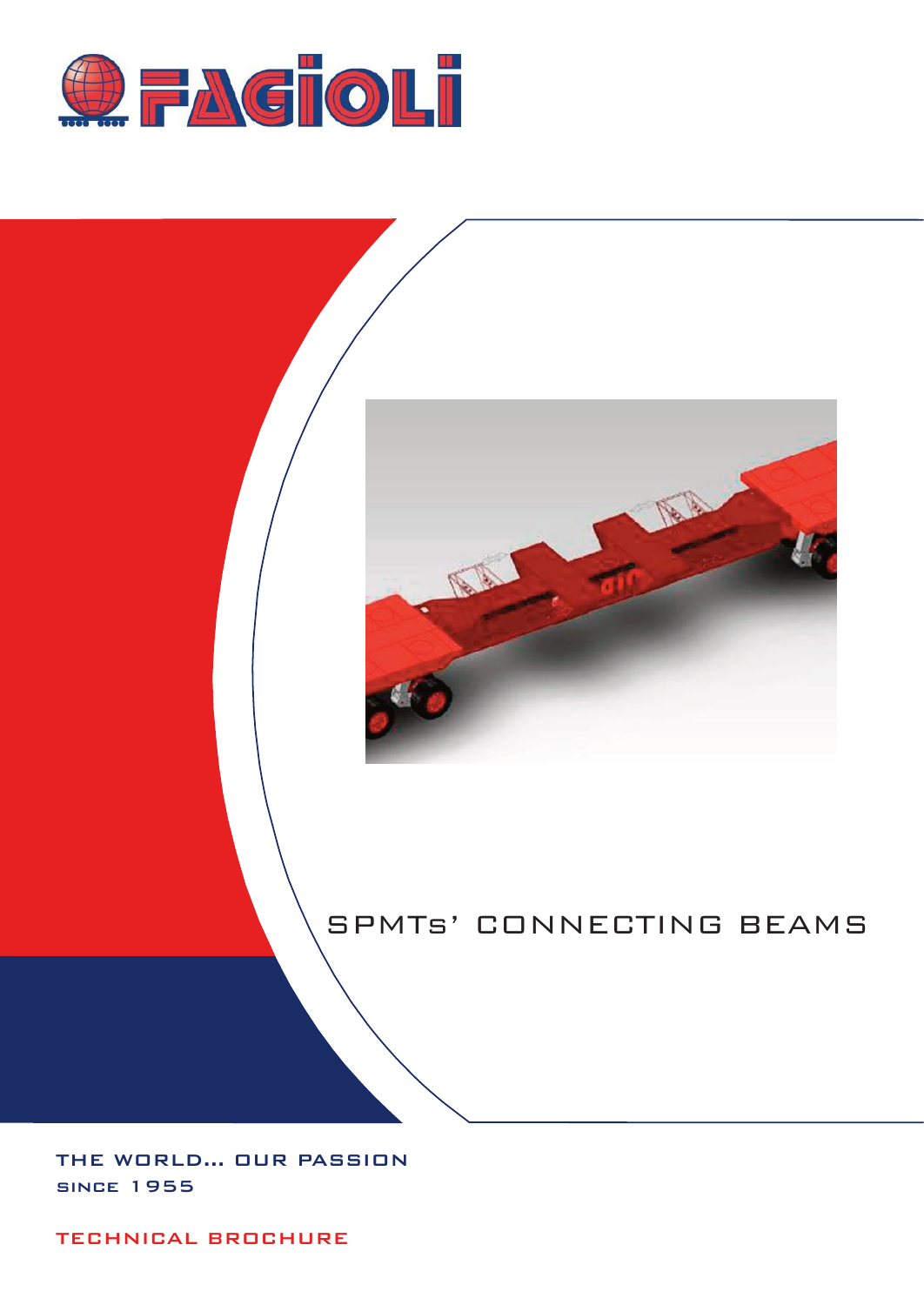### INTRODUCTION







## SPMTs' CONNECTING BEAMS - OVERVIEW

Oil & Gas Industry demand for Pre Assembled Rack (PAR) handling is increasing every year due to the growing of Modularized Construction Methodology applied for new downstream and LNG plants.

Such grass root plants are located in remote areas of the world where heavy transport equipment availability and elevant logistic is difficult.

Self Propelled Modular Transporters (SPMT) are the best heavy transport equipment for PAR handling operations such as:

- Fabrication yard moving
- Weighing and jacking up
- Load Out operations
- Load In operations
- Road Transport
- Jacking down even on elevation.

The PAR structure itself is quite light if compared to its volume, so usually the driving factors for SPMT layout study are:

- Convoy stability
- Ground bearing capacity

If the PAR steelstructure strength allowsto be supported by 2no. groups of SPMT the number of SPMT axles is limited to above driving factors. If PAR dimensions allow to be handled by single lines of SPMT , which support it by 2.43m width of SPMT chassis, is possible to avoid some SPMT modules by means of Fagioli connecting beams for SPMT.

## SPMTs' CONNECTING BEAMS - OVERVIEW

#### SPMT:

The Advantages to avoid or to save SPMT modules by utilization of Fagioli Connecting Beams are:

•SPMT hire cost saving •Less high value HT equipment at site •Less problems of equipment availability in remote areas

•Easier logistic in remote areas •Less workforce need

#### Disadvantages:

PAR with a deflective steel structure design is not supported on a width of 2.43m like a full SPMT module.



#### **FAGIOLI CONNECTING BEAMS ‐ IMPROVEMENT 01**

In order to wipe out the Disadvantage, as above explained that can limit or refuse the utilization of Fagioli Connecting Beams, Fagioli Engineering Division have developed the first Improvement to our "In House design" auxiliary equipment, taking into account some external suggestions from our International Clients. The Improvement 01 is a set of mobile brackets to be applied on existing Fagioli SPMT Connecting Beams which can support the bottom part of a deflective PAR where need as per its structural design. Such brackets can be slided/positioned along connecting beamslength in compliance with PAR strength points as shown in the enclosed 3D rendering. For the technical point of view Fagioli Connecting Beam works really like a "6 axle module platform"because it's equipped with hydraulic hoses and electronic wires which allow to grant full mechanical, hydraulic and electronic connection of front and back SPMT modules, therefore assuring total load and steering control.